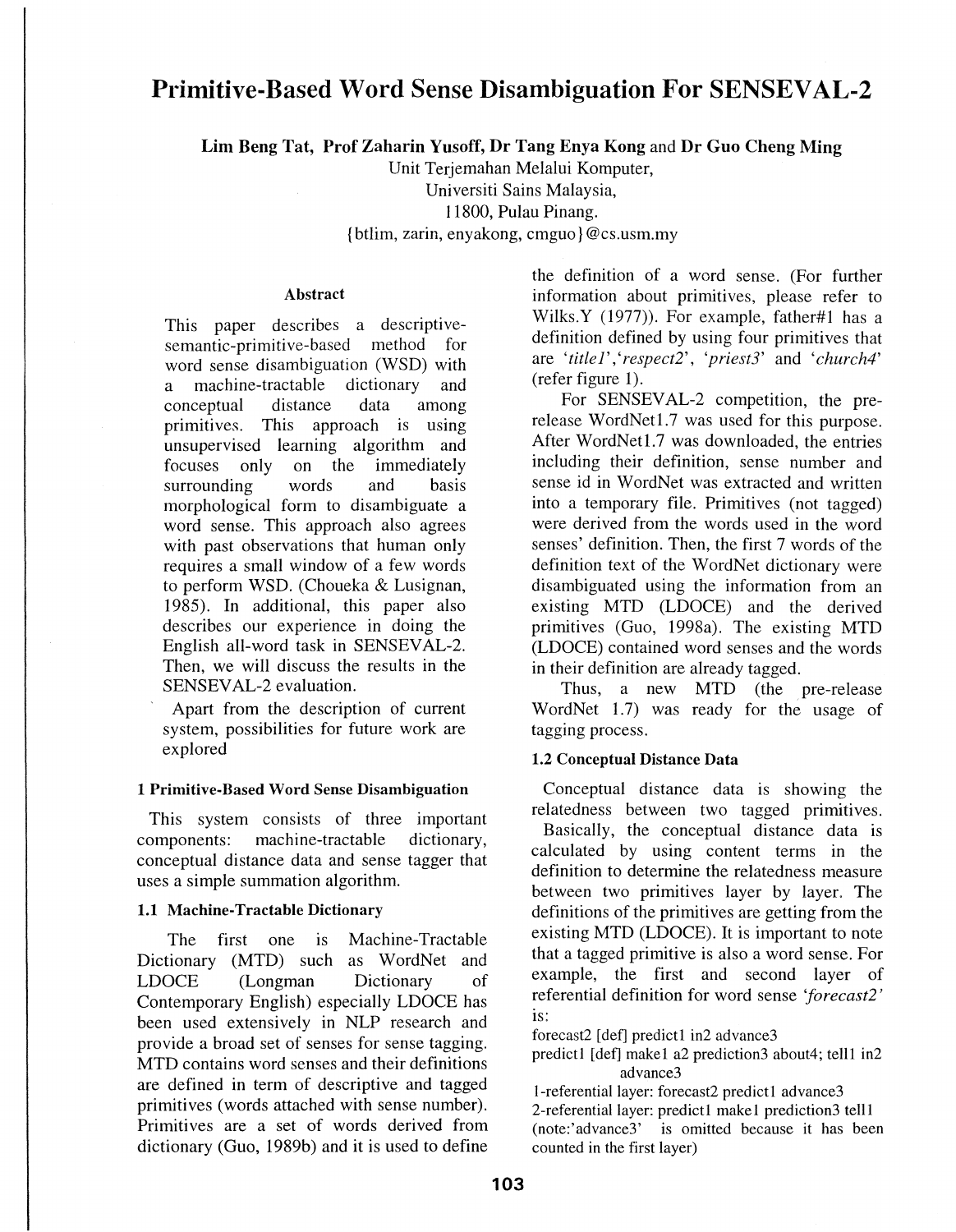Formula used to compute the relatedness percentage:

% for first layer of the first target word sense and first layer of the second target word sense:

if  $q<(n1+n2)/2$  then  $p1 = (q/((n1+n2)/2)*70\%$ if  $q>(n1+n2)/2$  then  $p1 = 70%$ 

%for other layers:

 $x1 = q1 / ((n3+n4)/2)$  $x^2 = q^2 / ((n1+n4)/2)$ 

$$
\begin{array}{c}\n \lambda z - qz / ((n_1 + n_2 / z) \\
x^2 - \frac{q^2}{(n_2 + n_3)}\n \end{array}
$$

$$
23 - 437
$$
 (ln2+13)/2)

 $p2=((x1+x2+x3)/3)*30\%$ 

The total value = 
$$
p1+p2
$$

 $n1 = no$ . of the element in the first layer of first target word sense

 $n2$  = no. of the element in the first layer of second target word sense

 $n3 = no$ . of the element in the second layer of first target word sense

 $n4$  = no. of the element in the second layer of second target word sense

q, q1, q2, q3 = no. of common content terms for each comparison

 $p1$ ,  $p2$  = final value of the relatedness measure

#### 1.3 Sense Tagger

The third one is sense tagger. Sense tagger will get the input from MTD and its conceptual distance data among primitives to do the word sense disambiguation. Currently, the tagger consists of three processes:

- Preprocess process.
- Dictionary look-up process
- Numerical calculation algorithm

In the preprocess process, test data, which is downloaded for the usage of SENSEVAL-2, is going through several processes before tagging process takes place. The first process is separating the given text into sentences using full stops as separator. After that, the words in the sentences that do not require tagging will be removed, leaving only the heads (words to be sense-tagged) behind. Then, each word in the sentences will be stemmed, leaving only morphological root. The list of heads is then cut into chunks of three successive heads to be tagged in seconds.

In dictionary look-up module, word senses with their definition for each of the words in a chunk is extracted from MTD.

After that, sense tagger will use numerical. calculation algorithm to choose the suitable word sense for the words in the sentence. This

algorithm is to compute the path value among the definition of the word senses in a sentence. This is done first, by summing up the semantic data from conceptual distance data when comparison among primitives in the definitions for the word sense pairs in the sentence. After that, the result of summation has to be multiplied with the distance value between the two words in the sentence. This distance value basically depends on total words in a sentence. For example, sentence "Father marry couple", the distance value for *'father'* and *'marry'* is 2 whereas the distance value for *'father'* and *'couple'* is 1. This is because word *'father'* is closer to the word *'marry'* than *'couple'.* Then this computation continues for the other of word sense pairs.

Finally, this algorithm will compare the path values for the combination of word senses in a sentence and find the highest path value. Then this algorithm assigns the best combination of senses to each word in the sentence.

For example, with reference to Figure 1, assume that words such as *'father', 'marry'* and *'couple'* have two senses only.

In the first step, definition of sense 1 from *'father'* will compare with definition of sense 1 from *'marry'.* 

| father 1         | marry 1   | value          |
|------------------|-----------|----------------|
| title1           | take1     | x1             |
|                  | person2   | x2             |
|                  | marriage3 | x3             |
| respect2         | take1     | x4             |
|                  | person2   | x <sub>5</sub> |
|                  | marriage3 | x6             |
| priest3          | takel     | x7             |
|                  | person2   | x8             |
|                  | marriage3 | x <sub>9</sub> |
| church4          | takel     | x10            |
|                  | person2   | x11            |
|                  | marriage3 | x12            |
| Total            |           | $x1+x2+x12=X$  |
| Total comparison |           | 12             |

(Note:  $x1$ ,  $x2$ , .... $x12$  are the values accessed from conceptual data. )

In the second step, definition of sense 1 from *'father'* will compare with definition of sense 1 from *'couple'.* The total comparison is 4\*4=16 and total value extracted from conceptual distance data is Y. Then in the third step, definition of sense 1 from *'couple'* will compare with definition of sense 1 from *'marry'.* The total comparison is 4\*3=12 and 'total value extracted from conceptual distance data is Z. The calculations for second step and third are as same as the step.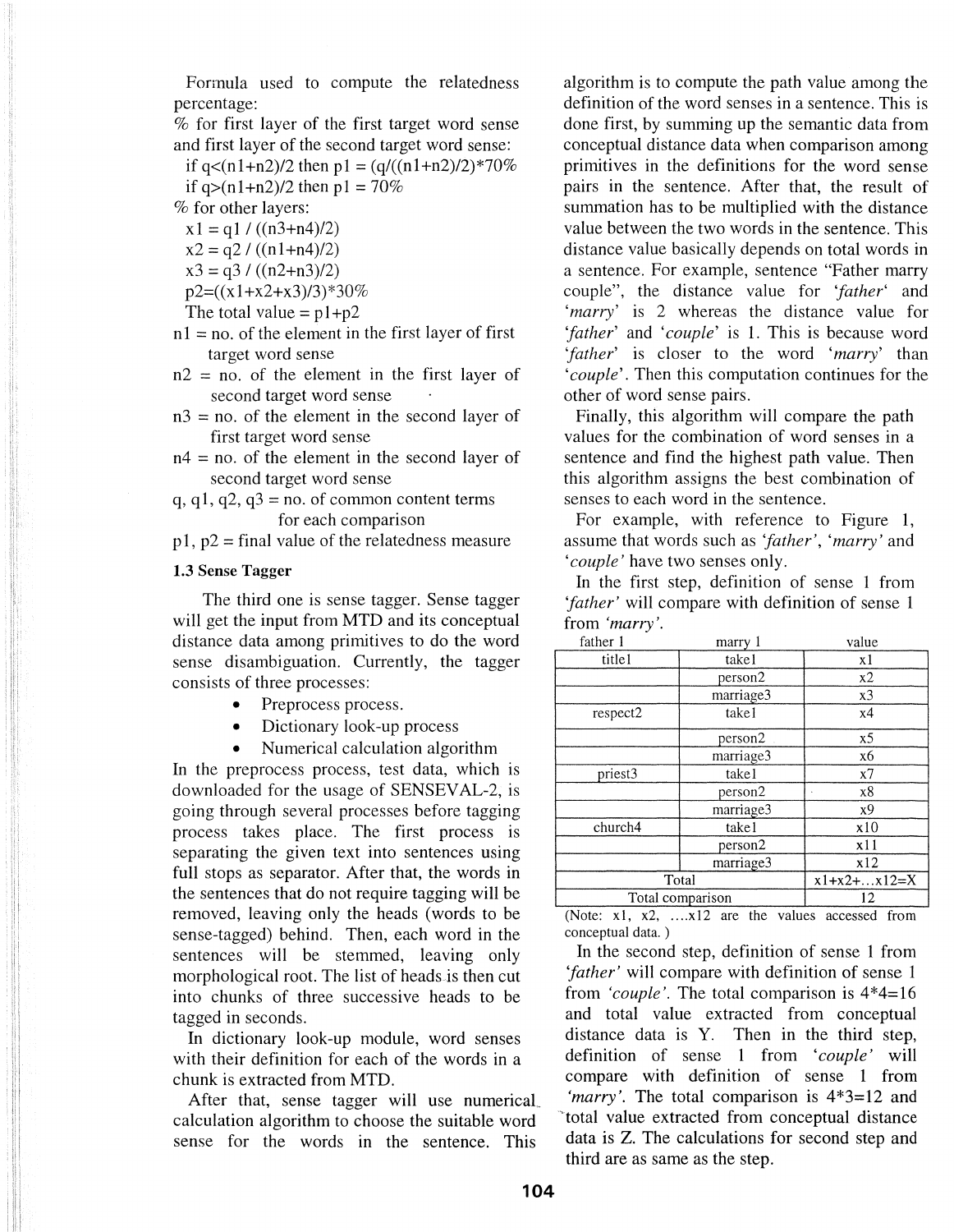So, the path value for father1 marry1 couple1  $= 2(X/12) + Y/16 + 2(Z/12).$ 

Formula used to compute path value:

n

Path value= $\sum$ (distance)(s\_i / total comparison)  $i=1$ 

where  $n =$  the total of words sense pairs,  $s =$ the total summation of values getting from conceptual distance data for i-th of word sense pairs.

This process will continue for other combination of word senses:

| father1             | marry l | couple2 |
|---------------------|---------|---------|
| father1             | mary2   | couple1 |
| father1             | mary2   | couple2 |
| father <sub>2</sub> | marry 1 | couple1 |
| father <sub>2</sub> | marry l | couple2 |
| father <sub>2</sub> | mary2   | couple1 |
| father <sub>2</sub> | mary2   | couple2 |

The total combination of word sense for this example is  $2*2*2=8$ . Finally, this algorithm will compare the path values for the combination of word senses in a sentence and find the most suitable combination of word senses. (Please refer to Figure 2)

### 2 Result

| System                                                                        | Number<br>ിന്<br>primitives | Course<br>Grained<br>Precision/<br>Recall | Fine Grained<br>Precision<br>Recall |  |
|-------------------------------------------------------------------------------|-----------------------------|-------------------------------------------|-------------------------------------|--|
| usml                                                                          | 492                         | 35.5%/34.7%                               | 34.5% / 33.8%                       |  |
| $u$ sm $2$                                                                    | 478                         | 37.0% / 37.0%                             | 36.0%/36.0%                         |  |
| usm3                                                                          | 4000                        | 34.4% / 34.4%                             | 33.6%/33.6%                         |  |
| $\blacksquare$ . CONTOURLET A P. P. P. LET LET $\blacksquare$<br>PP . 1. 1. . |                             |                                           |                                     |  |

Table I: SENSEV AL-2 English All Word Results (note:usm = Universiti Sains Malaysia)

With reference to the above table, usml, usm2 and usm3 are three systems that are different in the number of primitives used in MTD as well as in the conceptual distance data and also MTD used. MTD used in usml is less comprehensive compare to MTD used in usm2 and usm3. More comprehensive is meaning that each of the entries is represented by a more complete set of primitives. MTD used in usm2 and usm3 is the same. Because of we are focusing more on speed of the system, overall of the results decreases when only the head words are considered.

#### 3 Future extension of the system

In order to improve the existing algorithm, we need to avoid repeated calculation especially

repeated comparison among the primitives. The concept of dynamic programming is needed to reduce the calculation. Basically, by using this method, result of the calculation is stored in memory so that the result can be accessed easily later when it is needed. As a result, although this method will increase the memory usage, it can also increase speed of the calculation significantly especially when a long sentence is processed. This is important because since the speed of the algorithm is increasing, it can be used in the real time application such information retrieval system especially in the Internet.

In additional, the accuracy of the system can be increased because more words in a sentence can be considered when a target word is tagged.

It is also important to note that this system not only can be used for English language, it can also be used in the other languages such Bahasa Malaysia, Chinese and Japanese.

#### Conclusion

In this paper, we have illustrated the overall architecture of our application of unsupervised learning technique to word sense disambiguation. Besides that, we have also presented that how our application in handling the given sentence and how we manage to complete the English all task given by SENSEVAL-2 competition. In additional, we illustrated the improvement over the algorithm we have presented in this paper. This is to make the algorithm becoming more efficient and practical to implement in real time application.

### References

- Guo, C-M (1989a) "Constructing a Machine-Tractable Dictionary from Longman Dictionary of Contemporary English.". Doctoral dissertation. New Mexico State University.
- Guo, C-M (1989b) "Deriving a natural set of semantic primitives from Longman Dictionary of Contemporary English." Proceedings of the Second Irish Conference on Artificial Intelligence and Cognitive Science. 218-227
- Wilks, Y. (1977) "Good and Bad Arguments About Semantic Primitives." In Communication and Cognition, Vol 10, No 3/4.
- Y. Choueka and S.Lusigna. (1985). "Disambiguation by Short Contexts". Computer and the Humanities. 19:147-157.